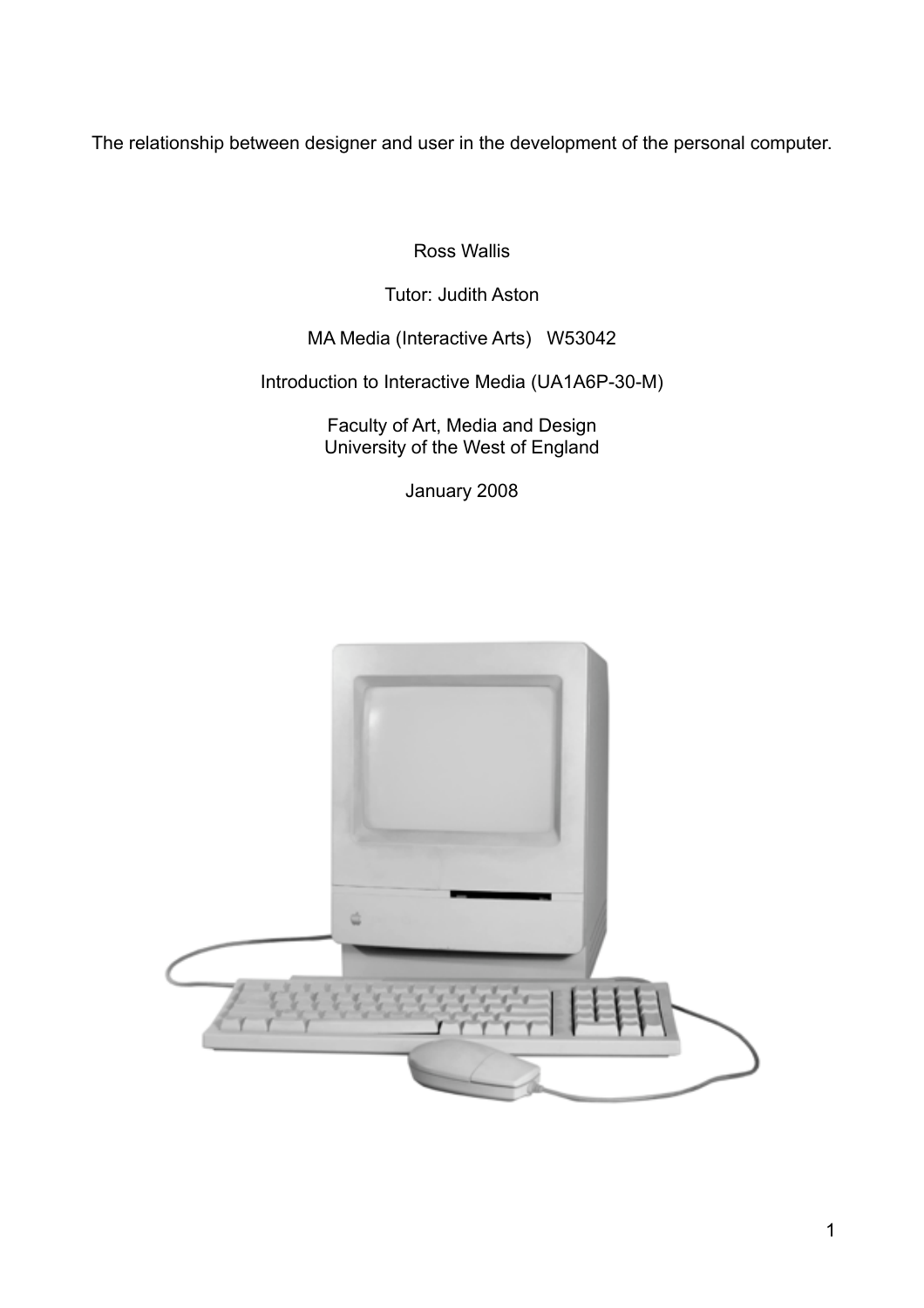Introduction.

 I intend this essay to be a brief exploration of the phenomenon of the personal computer. I will explore both cognitive and aesthetic considerations in terms of design, and social considerations in terms of function and evolution. Having worked with digital media for two decades both as a user and a designer I will draw primarily on my own experience but with reference to a few of the great (and perhaps the not so great) who have taken a part in shaping this technological revolution.

# 1. Past, present, future (A glance to the left and the right along the information superhighway)

 The nascent web of interconnected personal computers can be traced back to the time when the turning cart wheel turned from horse power to steam, and then from rail to road. The railways as a system of mass transportation were a major factor in industrialisation, the car as personal space is as much a statement of status and personality as it is a method of transportation. Now the personal computer transports us around the globe on the information superhighway with a myriad of personal and social implications. Perhaps the trace should go further back, to 1439, the year in which Johannes Gutenberg invented the printing press and movable type, enabling a world of mass communication. A third strand might lead to the 16th century thinking of René Descartes. Not as tangible as an invention such as printing press or steam engine, but as significant a factor in the development of the age of modernity in which computer technology has developed.

In the past century the acceleration in technological development has been phenomenal. It is not much more than three generations since Alexander Graham Bell famously said into his newfangled telephonic device: "Mr. Watson, come here, I want to see you."<sup>[1](#page-1-0)</sup> My Grandfather was born In 1883, when personal transport was still predominantly based on the horse. Less than forty years before Bell's missive to his assistant, Sir John Herschel had coined the term Photography. [2](#page-1-1) I was born in 1958, four months after the launch of Sputnik. As I approach my 50th birthday I can speedily check facts and dates on my iPhone, in an encyclopaedia that anyone can contribute to, while ʻSkype' tells me that my Mother is also online. I can chat to her and see her sitting at her computer via the tiny camera embedded in the frame of her screen. If I chose, ʻGoogle Earth' will show me a photograph of her house taken from space. A video conversation on a hand held device was sci-fi when I was a child, and concepts of a world library even sounded like science fiction; Memex and Xanadu. Appropriately enough Wiki is a native Hawaiian word meaning ʻfast'.

 To what extent has the development of this technology been designed. To what extent is it running to a plan or a vision? How much of this development has happened organically in unplanned evolutionary sets of consequences? Gutenberg could not have foreseen the extraordinary consequences of his printing press. Computer Pioneers may have influenced the evolution of the technology that they have given rise to, but they have had as little control over the consequences of their innovations. Visions of robots that take

<span id="page-1-0"></span><sup>&</sup>lt;sup>1</sup> According to Wikipedia the term Photography was coined in 1839 [http://en.wikipedia.org/wiki/](http://en.wikipedia.org/wiki/Sir_John_Herschel#) [Sir\\_John\\_Herschel#\\_](http://en.wikipedia.org/wiki/Sir_John_Herschel#) (accessed 20/12/ 2007)

<span id="page-1-1"></span><sup>2</sup> According to Wikipedia this happened on the 10th of March 1876 [http://en.wikipedia.org/wiki/](http://en.wikipedia.org/wiki/Alexander_Graham_Bell#_note-49) Alexander Graham\_Bell#\_note-49 (accessed 20/12/ 2007)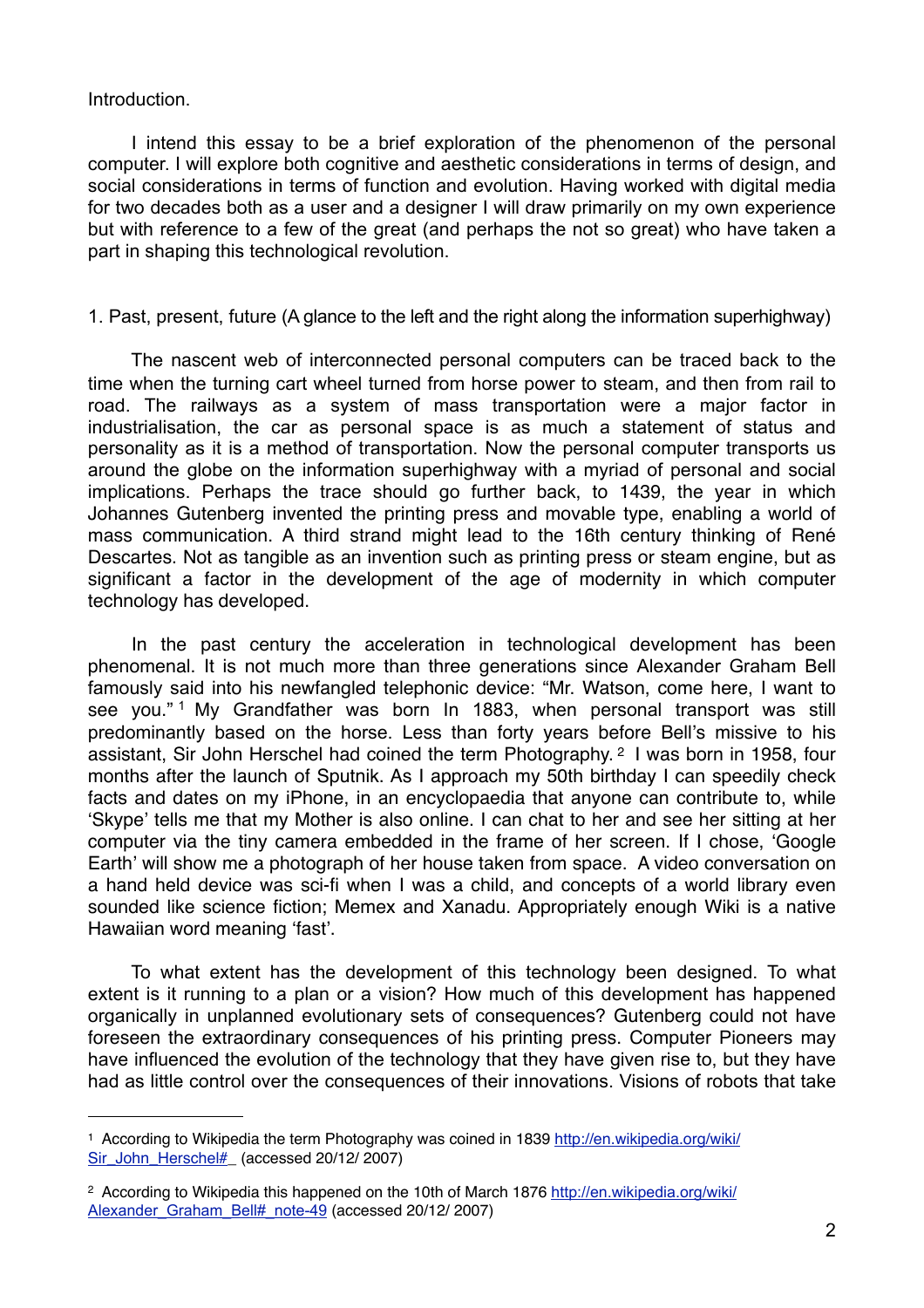care of menial work are very nearly a reality. 'Beam me up Scotty' tele-porting may yet be Sci Fi, but Second Life comes very close to realising this dream. The grand thinking machines that transcend human abilities, enabling Alan Turing's dual trains of thought, or Vannevar Bush's Memex machine, these have pretty much been realised with the combination of personal computer and world wide web. And the outcome? spam email inviting me to enlarge my penis with a pill.

*What has happened to us is an amazing invention, computers and the internet and TV, a revolution. This is not the first revolution we, the human race, has dealt with. The printing revolution, which did not take place in a matter of a few decades, but took much longer, changed our minds and ways of thinking. A foolhardy lot, we accepted it all, as we always do, never asked "What is going to happen to us now, with this invention of print?" And just as we never once stopped to ask, How are we, our minds, going to change with the new internet, which has seduced a whole generation into its inanities so that even quite reasonable people will confess that once they are hooked, it is hard to cut free, and they may find a whole day has passed in blogging and blugging etc.[3](#page-2-0)*

The above is a transcription from the speech that Doris Lessing gave on receiving her Nobel prize for literature, bemoaning a decline in reading in the ʻdeveloped' world, and contrasting this with lack of books, education and basic amenities in Zimbabwe.

#### 2. Compulsion and Addiction (the nature of the medium)

Western society is obsessed with computer technology. If you sit in a pub you will overhear conversations about the latest social networking fad, technical frustrations or the ubiquitous Mac/PC debate as often as conversations about house prices, football, terrorism or global catastrophe.

It was in a pub that I was introduced to computer technology, with the newly invented space invader machine that coincided with my first term at college (and swallowed much of my grant). I have steered clear of computer games since, recognising how easily I become addicted. I was also an avid ʻArchers' listener. If I accidentally hear this now I balk at the inanity of following the lives of fictional characters. As with listening to conversations in pubs, watching ʻsoaps,' ʻreality TV', or reading ʻmen's' and ʻwomens' magazines, are analogous to much of the inane content on the world wide web. It is fitting that the first book that I bought and read on this MA was Clifford Stoll's rant ʻSilicon Snake Oil'. I share his love/hate relationship with computers, alternating between fascination and frustration, wonder at their potential and depression at how this potential has manifested:

*In advance, then, here are my strong reservations about the wave of computer networks. They isolate us from one another and cheapen the meaning of actual experience. They work against literacy and creativity. They will undercut our schools and libraries.*

 *Forgive me. I don't want to pontificate. But I do want people to think about the decisions they're making[4](#page-2-1)*

<span id="page-2-0"></span><sup>&</sup>lt;sup>3</sup> This transcription of Doris Lessing's speach is taken from the Nobel Prize Organisations website: [http://](http://nobelprize.org/nobel_prizes/literature/laureates/2007/lessing-lecture_en.html) [nobelprize.org/nobel\\_prizes/literature/laureates/2007/lessing-lecture\\_en.html](http://nobelprize.org/nobel_prizes/literature/laureates/2007/lessing-lecture_en.html) (accessed 6/1/2008)

<span id="page-2-1"></span><sup>4</sup> Stoll, Clifford (1996) *Silicon Snake Oil* Pan p3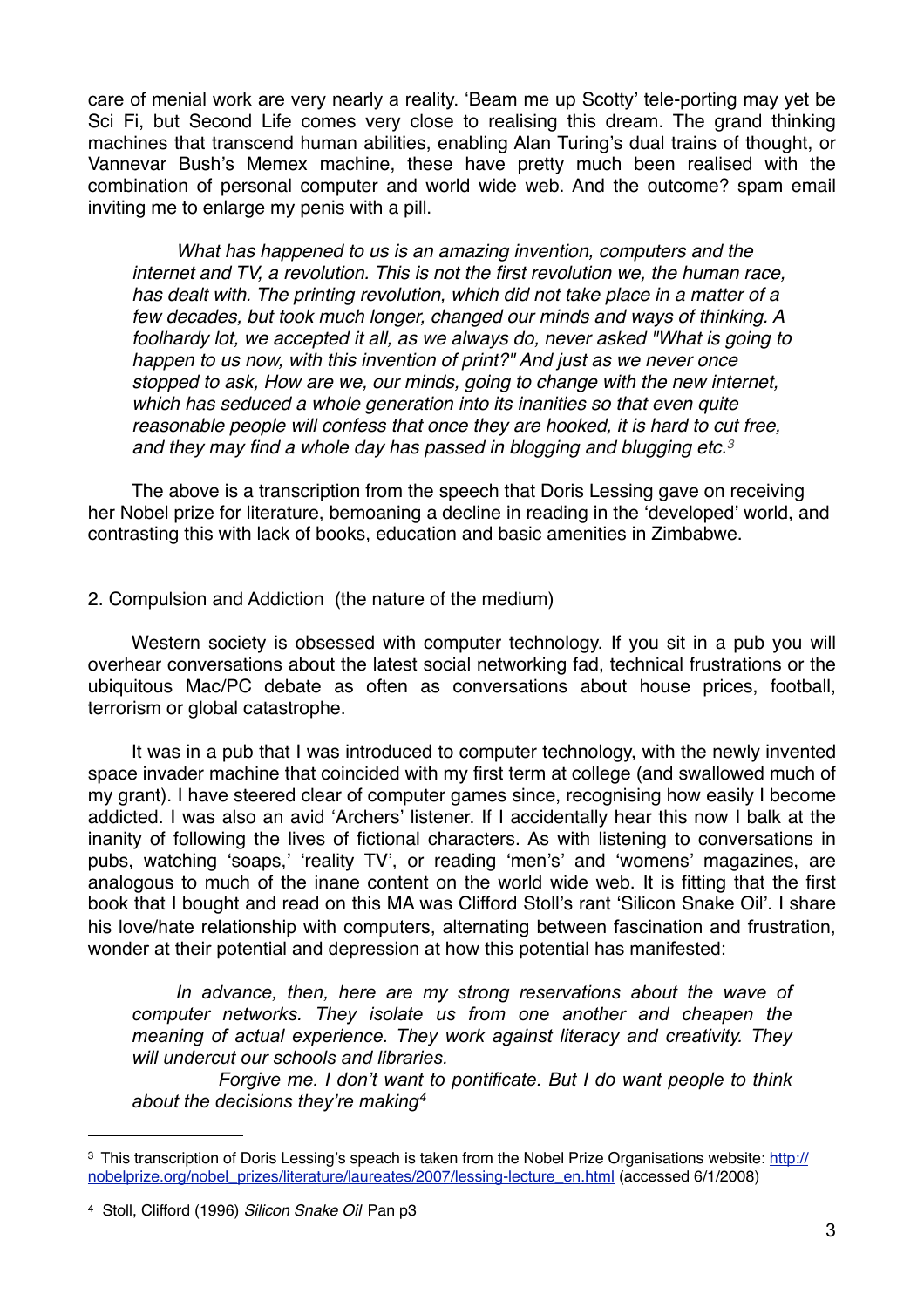This was written ten years ago and much of Stoll's rant has been superseded by developments in technology. But human nature is no different now to how is was when Jesus threw tables about in a temple. Can we create design of such quality that we can transcend our base human traits, or must we inevitably compromise? How are design decisions actually made on systems as vast as the internet?

 I still waste an inordinate amount of my time, 'stumbling' the web, filling my hard drive with software that I don't use, answering email, deleting spam and glancing over messages posted by Freecycle members or Facebook friends. With the speed at which technological change is happening pioneers such as Tim Berners-Lee and Bill Atkinson (unlike Gutenberg) are themselves witnessing the social consequences of their innovations. And they remain enthusiastic and idealistic. I trust that they can still have influence[.5](#page-3-0)



3.Frustration (Banging my head against a virtual brick wall)

In another early encounter with computer technology I was sitting on a sitting room floor with an Apple laptop on my lap, baby sitting, and attempting to understand the basics of ʻAldus Pagemaker'. I kept failing to grasp an essential step, going over and over the same ground until I felt sick with frustration and RSI. Thankfully this extreme is rare now although I still struggle to master the language of computers, they are not my native tongue. The baby I was sitting is now sitting A'levels and she

may already be addicted to the current equivalent of space invaders, as my son is. But I no longer need to teach my students about windows and file structures, the brick wall when an accidental click does something unexpected quick as a magicians slight of hand is a rare occurrence<sup>[6](#page-3-1)</sup>. Having worked with computers for two decades I should be an expert. And yet I still struggle. Are the machines too complex, or is this bad design? Is it profit over quality, backward compatibility over current functionality, or is it me, am I stupid?

*Computer Technology is still young, still exploring it's potential. The notion lingers that if you have not passed the secret rites of initiation into programming skills, you should not be allowed into the society of computer users. It is like the early days of the automobile: only the brave, the adventurous, and the mechanically sophisticated need apply.*

 *Computer scientists have so far worked on developing powerful programming languages that make is possible to solve technical problems for computation. Little effort has gone toward devising the languages of interaction[7](#page-3-2)*

<span id="page-3-0"></span><sup>5</sup> Both Tim Berners-Lee and Bill Atkinson are actively involved in this debate. Atkinson states: *"what Numenta is doing is more fundamentally important to society than the personal computer and the rise of the Internet."* Quote taken from and article about Jeff Hawkins, founder of Numenta, and designer of the Palm Pilot. [http://money.cnn.com/magazines/business2/business2\\_archive/2007/02/01/8398989/index.htm](http://money.cnn.com/magazines/business2/business2_archive/2007/02/01/8398989/index.htm) (accessed 8/1/2008)

<span id="page-3-1"></span><sup>6</sup> According to Jef Raskin, in his book *The Humane Interface* (2000) ACM Press this 'modality' should be 'designed out'. Having just dried myself on a towel with two differing sides I agree. One side dries, the other is velvety, for show, but is not good at drying. A towel with modality.

<span id="page-3-2"></span><sup>7</sup> Norman, Donald (1998) *The Design of Everyday Things* pp 179/180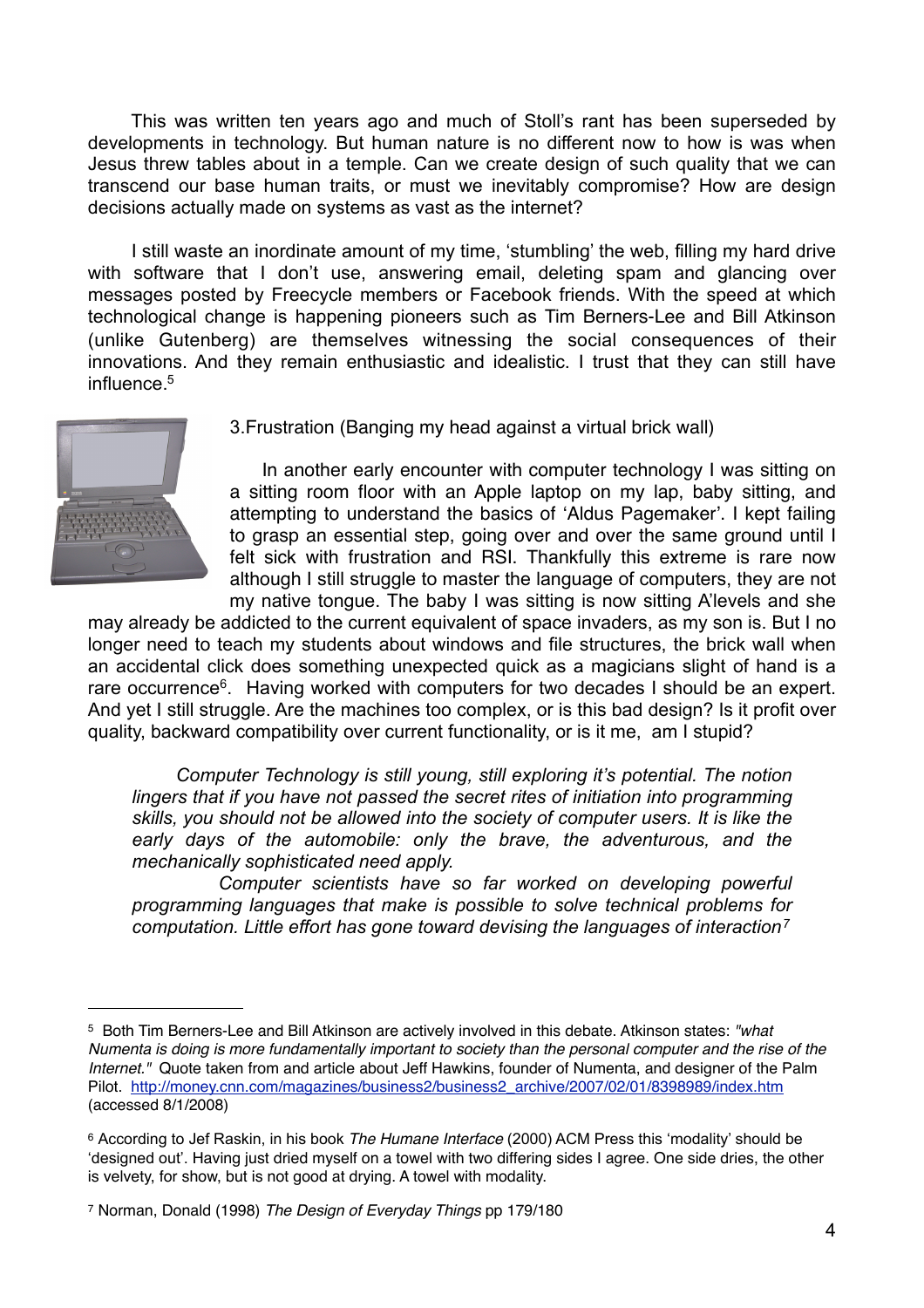I persisted with Pagemaker because I was responsible for the school magazine, I had a task, but the software can still thwart me. As I write this I don't know how to turn the auto bullet point feature off so when I hit return I unexpectedly get a new bullet point rather than a new paragraph. Donald Norman (one of the visionaries to whom I alluded in my introduction) refers to this phenomenon as 'creeping featurism' and looks forward to the 'invisible computer', a time when the machinations of the machine no longer get in the way of the task:

C*onsider what the computer of the future might look like. Suppose I told you it wouldn't even be visible, that you wouldn't even know you were using one? What do I mean? Well, this is already true: you use computers when you use many modern automobiles, microwave ovens, and game[s8](#page-4-0)*

 Designers must consider human factors and foibles if their designs are to become instinctive and invisible. Inspired perhaps by J. C. R. Licklider's seminal work on ʻmancomputer symbiosis'[9](#page-4-1) Alan Kay refers to the "human-computer symbiosis" and Jef Raskin writes about 'cognetics' alongside ergonomics.<sup>10</sup> Norman, Kay and Raskin were all involved with the development of Apple computers. Much research was done at Xerox PARC and the Apple laboratories during the creation of the fledgling PC's 'Star' and 'Lisa' that had deep idealistic foundations in the educational theories of thinkers such as Montessori, Bruner and Piaget. This period of extraordinary research and development led to much of the now ubiquitous computer interface, the object orientated design, windows, the pointer, the development of the mouse, Bill Atkinson's drop down menus and scrollbars and Alan Kay's 'drag and drop'. I wonder if, in an extension of Piaget's theory of constructivism, humans also adapt and develop in response to the designs that are developed. In his article ʻ*The Early History of Smalltalk*' Alan Kay talks about his dynabook as an example of a new Kuhnian paradigm, as "almost a new thing"[.11](#page-4-3) The set of metaphors that were adopted for the Lisa; the desktop, trash, files and documents, all based on the idea of an office, facilitated the paradigm shift to the virtual based on a language that was already understood by intended users. We understand the personal computer based on previous collective experience, but nobody really knows where this new technology is taking us.

### 4. Seduction [\(iwantoneofthose.com](http://www.iwantoneofthose.com/))

 Except for a bit of word processing on a BBC, my introduction to personal computing was a Commodore Amiga<sup>12</sup> that I appropriated for my art department in the late 80's. This computer captivated students who might not otherwise have enjoyed my subject, but willingly spent



<span id="page-4-0"></span><sup>8</sup> Norman, Donald (1998) *The Design of Everyday Things* p 185

<span id="page-4-1"></span><sup>9 30/12/2007</sup> The whole of this is online at:<http://groups.csail.mit.edu/medg/people/psz/Licklider.html>

<span id="page-4-2"></span><sup>10</sup> Raskin, Jef *The Humane Interface* p 9

<span id="page-4-3"></span><sup>11</sup> The whole of this is online at: <http://gagne.homedns.org/~tgagne/contrib/EarlyHistoryST.html>(accessed 26/12/2007)

<span id="page-4-4"></span><sup>&</sup>lt;sup>12</sup> This Commodore Amiga had 4K of memory, booted from a floppy disk, and ran a wonderful programme called Deluxe Paint. According to Wikipedia it was called Amiga after the Spanish for a female friend, and also so as to come before Apple and Atari alphabetically.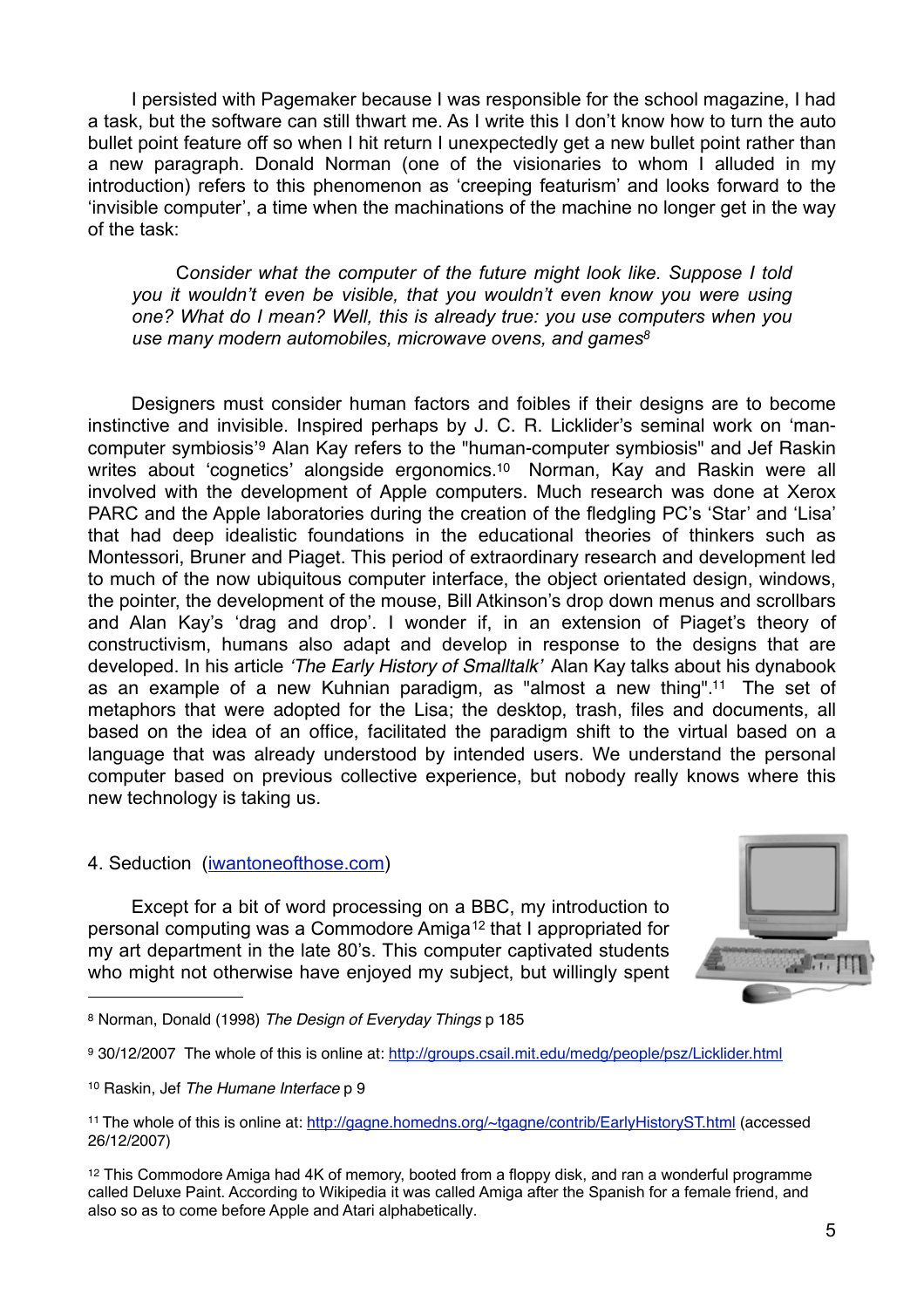endless hours creating animations and artworks.

 Like the motor car (but unlike microwave ovens) computers have always had this power. Digital media is very seductive. I still feel wonder as I watch a photograph in the developer or see a stick figure come alive in a flip book animation. There is magic in Ted Nelson's hypertext links, the click of the mouse on a virtual button transporting me instantly



from place to place (especially so if the software designer has included a little clicking sound). As with cameras there can also be beauty in the physical design of the computer.

 I have a black Apple 'Performa' complete with built in tuner, which still appeals as an object. It has not yellowed with time. The physical aspect of design has become increasingly relevant with hand held devices, although for marketing rather than longevity. The Motorola PEBL (pebble), the ipod and iphone; the sleek brushed aluminium and shiny metallic black, they are all beautiful objects. I love my digital Leica camera; it makes a shutter sound similar to my father's 1940's

Leica, even though the sound no longer has a mechanical function. It lets me know that I have taken a photo and gives me a little thrill, only slightly tainted by knowing it is manufactured by Panasonic. The button on my phone even vibrates very slightly. My daughter has a phone that looks like metal, and yet the display shines through it like Tolkien's ring, creating an object worthy of Gandalf, Merlin, or Dumbledore<sup>[13](#page-5-0)</sup>. Humans have always wished to embellish the tools that they create. Like many of the artefacts in the Pitt Rivers museum, they can become beautiful, desirable objects as well as tools, like a decorated spear or boys fascination with guns. We may not do the creating ourselves, but we have choice in the gadgets we buy, and many are designed to be customised. The computing may become invisible, but the design of the device as desirable object is distinct from it's function. The 'i' that Apple appropriated is a clever device. There has been a shift from the concept of 'super brain' machine, through office tool, to media player, to a hub for 'digital life' and a fashion accessory. Even beyond this in the capitalist utopia of a virtual world where products being marketed don't even actually have to exist.[14](#page-5-1)

#### 5. Mac v PC

 I am an Apple user, seduced by Apple design. The undulating light that lets me know my Macbook Pro is asleep might be gentle breathing, the power cord finds it's socket with a magnetic attraction, the stacks in Leopard fan with a graceful curve. I still have a Mac Classic from 1990[15](#page-5-2) that is indeed now considered a classic. From the introduction of the Macintosh in 1984 with the infamous advert directed by Ridley Scott, through to the current series of "Get a Mac" advertisements, the dichotomy between west coast 'hippy' and multinational 'corporate' has been perpetrated. This clever marketing is a simplistic divide, but contains grains of truth. Apple Inc. grew in California, in the home of flower power, the child of idealists and counter-culture revolutionaries. The fledgling Microsoft was nurtured by the corporate giant IBM. Artists and designers have tended to favour Macintosh computers, while Microsoft Window's is almost ubiquitous in the business world. Bill Gates

<span id="page-5-0"></span><sup>13</sup> I find the language of the computer age very interesting, with wizards and gurus, and the Apple 'genius'.

<span id="page-5-1"></span><sup>14</sup> I am thinking of the trading in Second Life, but this also applies to the sale of software to an extent.

<span id="page-5-2"></span><sup>15</sup> This Macintosh is illustrated on the title page of this essay. The other images are other computers that I have owned, an early Apple laptop, a Commodore Amiga, and a Apple Performa.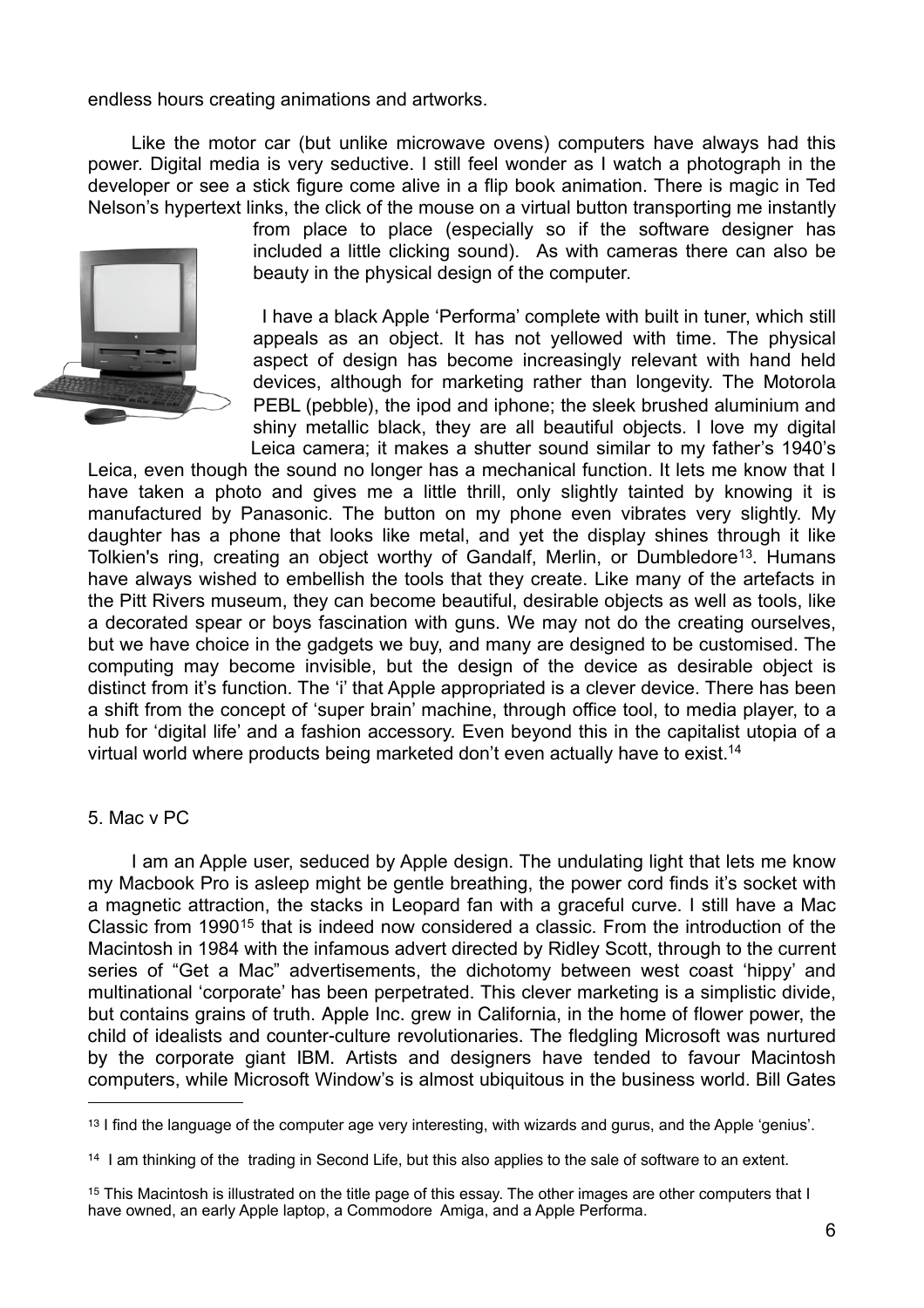and Steve Jobs themselves are personifications of the products their respective companies market. Gates dresses in suit and tie or shirt and jersey while Jobs wears black ʻt' shirt and jeans. The following transcript is taken from a television interview in 2007:

*Bill: Well, I*'*d give a lot to have Steve*'*s taste. [laughter] He has natural–it*'*s not a joke at all. I think in terms of intuitive taste, both for people and products, you know, we sat in Mac product reviews where there were questions about software choices, how things would be done that I viewed as an engineering question, you know, and that*'*s just how my mind works. And I*'*d see Steve make the decision based on a sense of people and product that, you know, is even hard for me to explain. The way he does things is just different and, you know, I think it*'*s magical. And in that case, wow.*

*Steve: You know, because Woz and I started the company based on doing the whole banana, we weren*'*t so good at partnering with people. And, you know, actually, the funny thing is, Microsoft*'*s one of the few companies we were able to partner with that actually worked for both companies. And we weren*'*t so good at that, where Bill and Microsoft were really good at it because they didn*'*t make the whole thing in the early days and they learned how to partner with people really well.*[16](#page-6-0)

Accountant or designer, artist or engineer, left brain or right brain; even the menus on the early Mac dropped down from the right while on Windows a list appeared from the bottom left. From a user point of view is our choice based simply on what we are used to, or is it a factor of taste, or is it more deeply connected to differences in the way we use our brains?[17](#page-6-1)

The pictorial, object oriented design of Apple software is often cited as a ʻcon' rather than a ʻpro' by users used to Windows. Our school network manager controls his computer directly via code or via drop down or pop up lists, where I favour ʻdrag and drop'. He would be happy to house his machines in cardboard boxes, and he has chosen a vibrant green for the desktops of user accounts to contrast with the pillar box red of the admin account so that he can instantly spot transgression.<sup>18</sup> For me this makes the school computers unpleasant to use. I dislike the condescending tone of design elements in the Windows operating system itself, such as the concept of ʻmy computer'. I associate the word ʻmy' with 'my little pony', like 'Toys 'r' Us'. I also dislike The pop up comments in cartoon speech bubbles, icons like cartoons akin to the worst clip art. Even the design of the pointer that turns into a gloved hand reminds me of Mickey Mouse, and all the connotations attached to that icon of American culture. I was amused that the Zune, Microsoft's answer to the ipod, came in brown. Taste is obviously a factor when we make choices, complicating the designers task, but other factors are also significant. Because Apple have had a relatively small market share and have ʻdone the whole banana' they have been able to take the risk of major leaps forward in the design of both hardware and software, such as removing the floppy disk drive from the imac or the total redesign that led to OSX. In comparison

<span id="page-6-0"></span><sup>&</sup>lt;sup>16</sup> This is a section of the transcript of an interview that Kara Swisher and Walt Mossberg conducted with Microsoft Chairman Bill Gates and Apple CEO Steve Jobs at the D5 conference on May 30, 2007. Taken from <http://d5.allthingsd.com/20070531/d5-gates-jobs-transcript/>(accessed 22/12/2007)

<span id="page-6-1"></span><sup>17</sup> It is significant that many artists are blessed with dyslexia. I did a quick Google search of famous dyslexics, and the list included Leonardo Da Vinci, Pablo Picasso, Alexander Graham Bell, and Gustave Flaubert, and also Marshall McLuhan Ted Nelson and William Hewlett of Hewlett and Packard.

<span id="page-6-2"></span><sup>18</sup> The root of the word Geek comes from an old English word for Fool, or European word for Silly or Mad.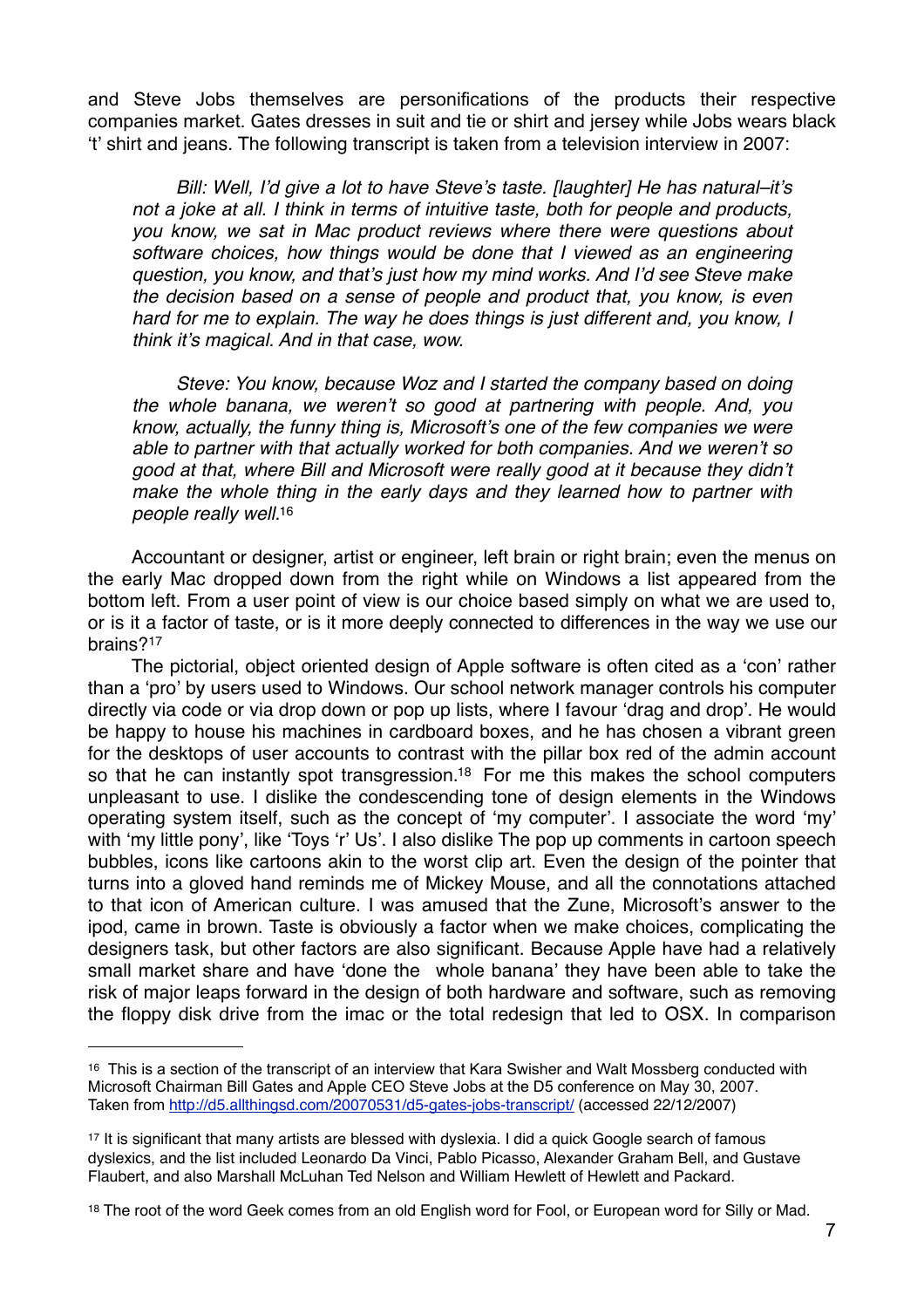Microsoft have always had to consider backward compatibility, their design innovation has been hampered by the myriad of third party companies dependent on the Windows operating system. Meanwhile The visions of pioneers such as Ted Nelson, Tim Berners-Lee and Alan Kay have been subjugated by market forces and mass consumerism. Their visionary utopias constrained by social and economic realities. All three might wish to start over in this technological revolution.

#### 6. Keyboard, Mouse and GUI.

 Windows users feel bereft when presented with the one button Macintosh mouse. Simplicity has been a maxim in the design of Apple computers and the one button mouse typifies this design ethic. The original mouse devised by Doug Engelbart (as used in his 1968 demonstration of the graphical user interface) had three buttons. When worked in conjunction with a five key keyboard it enabled very speedy input of text, similar to a stenographers machine. But becoming expert took a lot of time. Ted Nelson claims that: ʻ*A user interface should be so simple that a beginner in an emergency can understand it within ten seconds.*' *[19](#page-7-0)* 

The keyboard, the mouse and the graphical user interface can be used to illustrate several considerations salient in the relationship between designer and user. Simplicity over complexity, ease of learning over expert capability, and compatibility with intuitive and subconscious responses to designs. The qwerty keyboard is the standard input device despite alternatives, despite it not being the speediest, and despite the fact that it was designed a century before the advent of the PC to facilitate the mechanical function of a mechanical typewriter. The users for whom the original PC's were designed were used to the qwerty keyboard. A PC designed only for a Dvorak keyboard or Engelbart's five key system would not be a best seller. Tim Mott was one of the original designers at Xerox PARC developing the desktop metaphor of documents, files and trash. He later headed the company responsible for ʻDirector' with it's metaphors of cast and stage. Using devices, ideas and language that are already ingrained eases the adoption of a new paradigm, but perhaps at the cost of capability. The best design may not be the best design if ignorance and frustration prevent it's adoption. Design outcomes can also be unexpectedly organic. The alphabetic keyboard layout used on hand held devices, constrained by size and the 100 word limit on SMS messages led to the evolution of txt as a shorthand language to speed up communication (although predictive text and other developments may make txt a short lived phenomenon). Equally the metaphor of desktop, document and file may no longer be relevant to users whose first experience of these terms is the personal computer. Although we are now thoroughly used to these metaphors, they may hinder progress. ʻAgents' and other metaphors developing through the use of the web interface and internet technology are becoming more relevant to the evolution of personal computing than the design of computer and operating system.

*If software is successful, it steers the path that many users take, and selects among many possibilities to further the creator's agenda. Suppressing the other possibilities may also be part of the agenda. [20](#page-7-1)*

<span id="page-7-0"></span><sup>19</sup> Ted Nelson, Oxford Internet Institute webcast: [http://webcast.oii.ox.ac.uk/?](http://webcast.oii.ox.ac.uk/?view=Webcast&ID=20051121_112) [view=Webcast&ID=20051121\\_112](http://webcast.oii.ox.ac.uk/?view=Webcast&ID=20051121_112) (accessed 26/12/2007)

<span id="page-7-1"></span><sup>20</sup> Ted Nelson, Oxford Internet Institute webcast: [http://webcast.oii.ox.ac.uk/?](http://webcast.oii.ox.ac.uk/?view=Webcast&ID=20051121_112) [view=Webcast&ID=20051121\\_112](http://webcast.oii.ox.ac.uk/?view=Webcast&ID=20051121_112) (accessed 26/12/2007)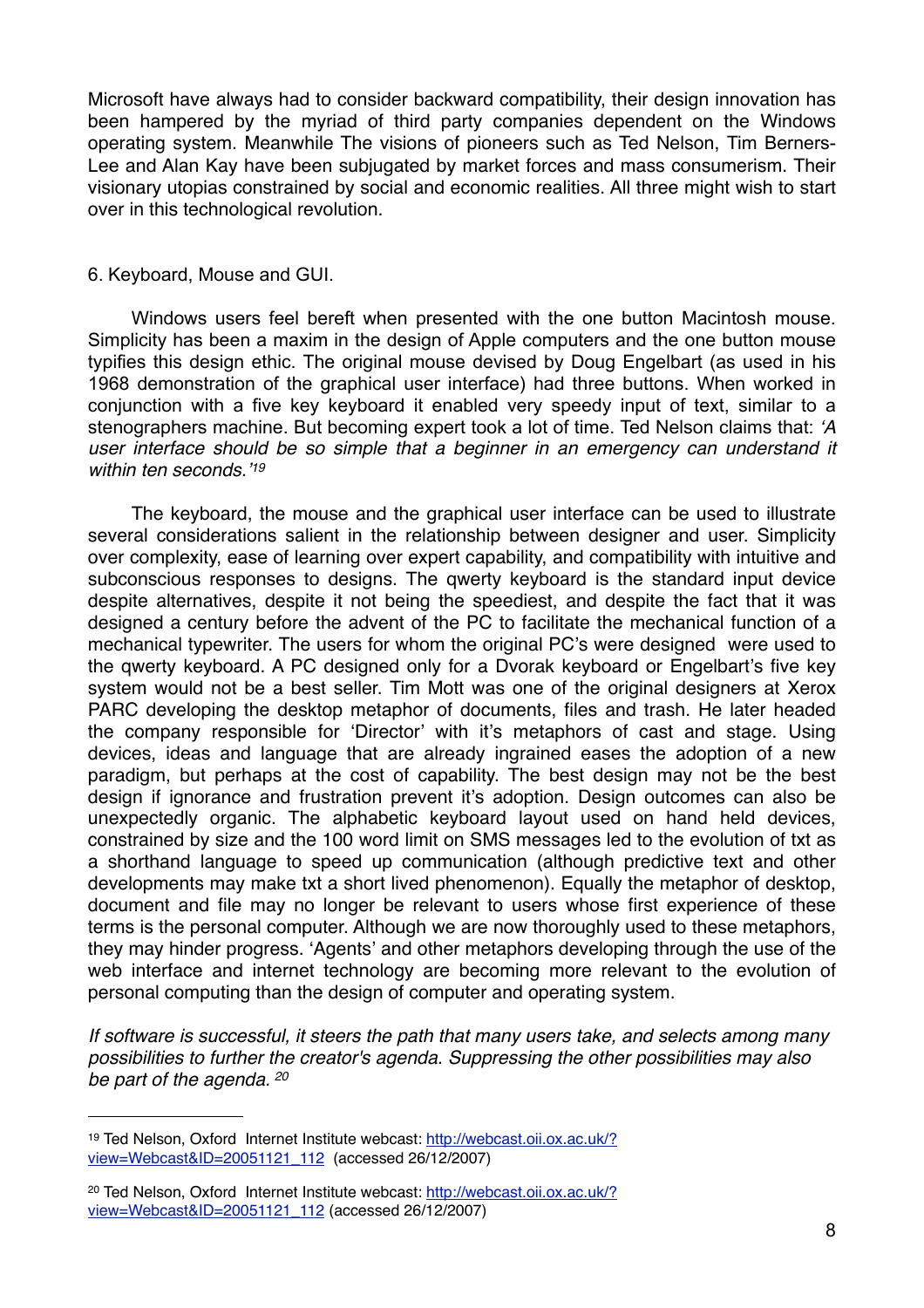As a designer I became painfully aware of the relationship with my users in creating a data management system for my department. I delighted in it's complexity and capability, but failed to get my colleagues to surrender their paper systems and fully adopt it. The philosopher Arthur Schopenhauer stated: *"the new idea is first denounced as the work of the insane, in a few years it is considered obvious and mundane, and finally the original denouncers will claim to have invented it."[21](#page-8-0)*

To use philosophical terminology perhaps personal computing can be both phenomenal and noumenal. Perhaps the pervasive attraction of the PC is deeply embedded in the subconscious, in Schopenhauer's notion of the will.

# 7. Spam and Porn and Social Networks

 The main factors working to dilute the visions of J.C.R.Licklider, Vannevar Bush, Marshall McLuhan, Ted Nelson, Tim Berners-Lee, Alan Kay and others may thus be human nature itself. Their altruistic ideals perverted by lust and greed. The internet developed from military roots through academia to the current anarchic world wide web. Control over the design has not been possible, and is perhaps not desirable. Litigation to prevent young people accessing pornographic sites might also stop them accessing valuable material. Artificial constraint might stultify the unexpected organic developments that occur. Pornographic websites<sup>22</sup> and spam exist because there is a demand for them in a system based on free markets and the power of the consumer. Schopenhauer cites art as an example of mankind rising above base human nature, but much of the worlds greatest art is great because it taps deep universal energies. The very words 'designing interactions' implies a two way process. The extraordinary speed in the uptake of the use of social networking sites [23](#page-8-2) must signify that they reach deeply into the collective psyche; the need to tell stories, gossip, and establish identity. The whole phenomenon of the personal computer is unprecedented, encompassing as it does communication, education, commerce, entertainment, information, possession, status, and more besides.

### **Conclusion**

 I have skimmed over various design considerations, highlighting questions rather than offering answers. I set out to explore the phenomenon of the personal computer, and the relationship between user and designer, and I conclude that the relationship is truly complex. The computer is an object, like a car, and like the car also a method of transportation. Like the car which depends on an infrastructure of roads the personal computer is now inextricably bound to the internet. The design of the computer is also the design of the interaction with the object, and the interaction with the system. Software

<span id="page-8-0"></span><sup>21</sup> Kay, Alan *The Early History of Smalltalk*, <http://gagne.homedns.org/~tgagne/contrib/EarlyHistoryST.html> (accessed 2/1/2008)

<span id="page-8-1"></span><sup>22</sup> In 2003 there was an estimated 8 million pornographic sites on the web. [http://www.theage.com.au/](http://www.theage.com.au/articles/2003/12/29/1072546467096.html) [articles/2003/12/29/1072546467096.html](http://www.theage.com.au/articles/2003/12/29/1072546467096.html) (accessed 30/12/2007). I received over 140 junk emails over a recent 24 hour period.

<span id="page-8-2"></span><sup>&</sup>lt;sup>23</sup> According to a recent BBC news broadcast, 40% of adults in the UK spent an average of 5.3 hours a month on social networking sites during 2006 <http://news.cnet.co.uk/software/0,39029694,49294718,00.htm> (accessed 30/12/2007)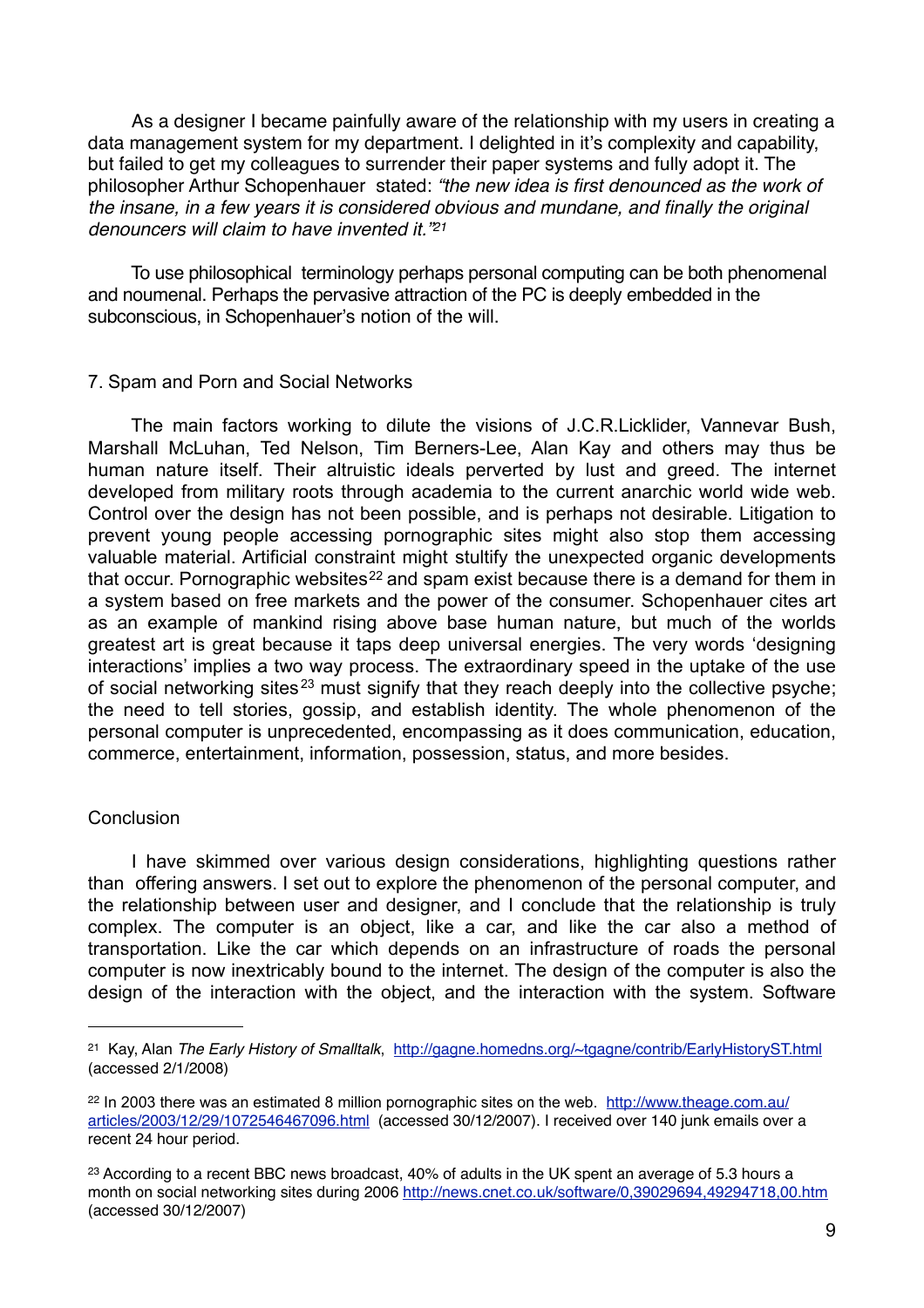design encompasses the look of the interface, the metaphors that might be used, interactions within the system design, and how it interacts with other interdependent systems. The most expensive, most beautifully designed computer might be as useful as a super-car in a traffic jam. Superior designs can become victim of commercial considerations, like Brunel's undoubtedly superior broad gauge railway. The giant corporations such as Apple, Microsoft, HP and IBM have taken us down a route guided by what we will buy. But this may not be the best route for us to take. There may be other routes that would better live up to the visions of the idealists. Almost from the conception of the idea, Alan Kay foresaw the role that the laptop might play, especially in the hands of the young. He is still working to realise this potential. The development of the personal computer, perhaps unlike any other technology, has been exceptionally collaborative, not just in the creation of web based content such as Wikipedia, but also with the open source movement. In his book *Designing Interactions* (2006) Bill Moggridge quotes from an interview with Alan Kay:

*He (Alan Kay) then read Mcluhan*'*s Understanding Media (1964), and the concept that "the medium is the message" made him believe that it is in the nature of people to be reshaped by tools, that the invention of the printing press really did make us a scientific society, and hence living in the age of the computers will reshape us again: The computer is a medium! I had always thought of the computer as a tool, perhaps a vehicle - a much weaker conception. What Mcluhan was saying is that if the personal computer is truly a new medium then the very use of it will actually change the thought patterns of an entire civilisation. He had certainly been right about the electronic stainedglass window that is television - a remedievalizing tribal influence at best[.24](#page-9-0)*

 Where might we be heading? Ted Nelson talks about invisible computers, connected devices, maybe fridges that automatically order goods from Tesco. I think that we will not easily give up the alluring object, the fashion statement, the status symbol, but the direction in which we are heading is towards cheap and very expendable devices that connect us to the web. The design of these can change rapidly, responding to the vagaries of fashion. The Leica camera that my father bought in the 1940's has lasted him a lifetime, I am lucky if my son manages a year with his mobile phone, blasé in the knowledge that the contract includes upgrades. The greatest design challenge at present is making constructive use of the phenomenal amount of information now available to us, with increasingly sophisticated structures such as the GGG<sup>25</sup> suggested by Tim Berners-Lee as a development of the world wide web. With hardware the development may well be akin to Alan Kay's Dynabook; the dream of a \$100 laptop, the merging of the personal computer with the mobile phone. The personal computer as a terminal to the software applications and personal storage facilities which will be back on gigantic corporate and centralised servers. Maybe computers for every child, computers designed for the third world as well as the western world. Or perhaps further technological development such as Jeff Hawkin's 'Numenta' will take personal computing on a different route.[26](#page-9-2)

<span id="page-9-0"></span><sup>24</sup> Moggridge, Bill *Designing Interactions* p 159

<span id="page-9-1"></span><sup>&</sup>lt;sup>25</sup> [This is a link to information on Wikepedia about Tim Berners](http://en.wikipedia.org/wiki/Giant_Global_Graph)' Lee's thoughts on what he terms the Gian [Global Graph: http://en.wikipedia.org/wiki/Giant\\_Global\\_Graph \(accessed 4/1/2008\)](http://en.wikipedia.org/wiki/Giant_Global_Graph)

<span id="page-9-2"></span><sup>26</sup> Article on Numenta: [http://money.cnn.com/magazines/business2/business2\\_archive/2007/02/01/8398989/](http://money.cnn.com/magazines/business2/business2_archive/2007/02/01/8398989/index.htm) [index.htm](http://money.cnn.com/magazines/business2/business2_archive/2007/02/01/8398989/index.htm) (accessed 8/1/2008)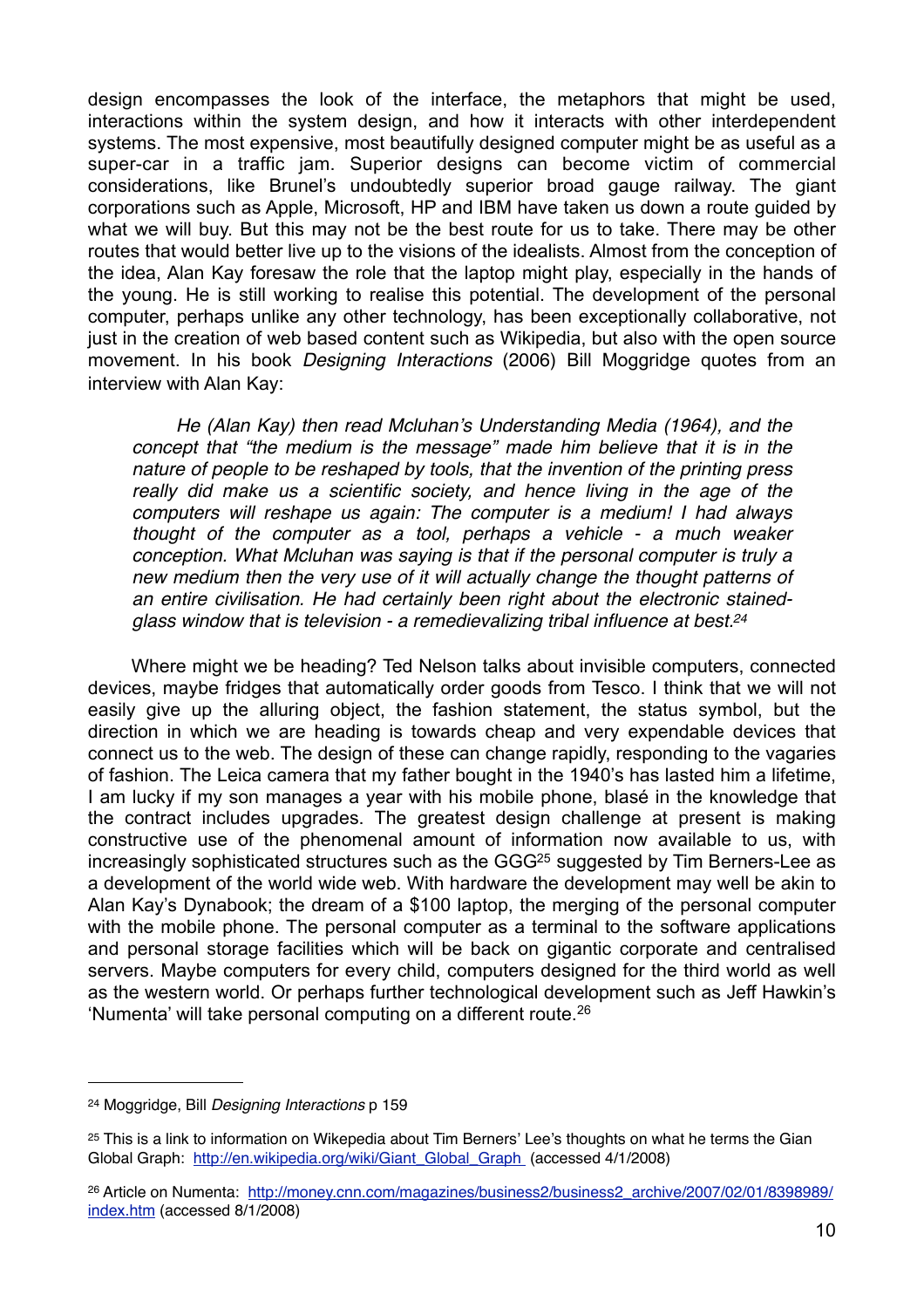I have perhaps erred toward the ambitions in looking at the design of the system as a whole as well as considering elements of product design, but the two are inevitably linked. Soon the personal computer will be as much a part of the system as is the telephone to telecommunications. Indeed, with 'Skype', this is one of the uses to which I now put my computer. With the future in mind I will end this essay with two further quotes:

*Maybe we can continue another very small step along that path that we started when we stopped (some of us, most of the time) using violence to settle or to decide things, and moved on to using money, or in some cases stopped using money and started actually thinking about what other people were feeling and trying to do, and sharing their goals. Maybe we can find new systems based on peer respect, in which we work together and appreciate that we are all in fact trying to go in the same direction. To me that would be very exciting and make the whole thing worthwhile. [27](#page-10-0)*

*"They (today*'*s internet hustlers) truly believe in virtual communities and electronic classrooms. They*'*ll tell you how the computer is a tool to be used, not abused. Because clearly, the computer is key to the future. The key ingredient of their silicon snake oil is a technocratic belief that computers and networks will make a better society. Access to information, better communications,and electronic programs can cure social problems."[28](#page-10-1)*

 I am not sure that I share the optimism of Tim Berners-Lee, but neither am I as cynical as Clifford Stoll.

> Ross Wallis December 2007

<span id="page-10-0"></span><sup>&</sup>lt;sup>27</sup> Taken from a transcript of Tim Berners-Lee's talk to the LCS 35th Anniversary celebrations, Cambridge Massachusetts, 1999/April/14: <http://www.w3.org/1999/04/13-tbl.html> (accessed 4/1/2008)

<span id="page-10-1"></span><sup>28</sup> Stoll, (1996) *Silicon Snake Oil* p 50